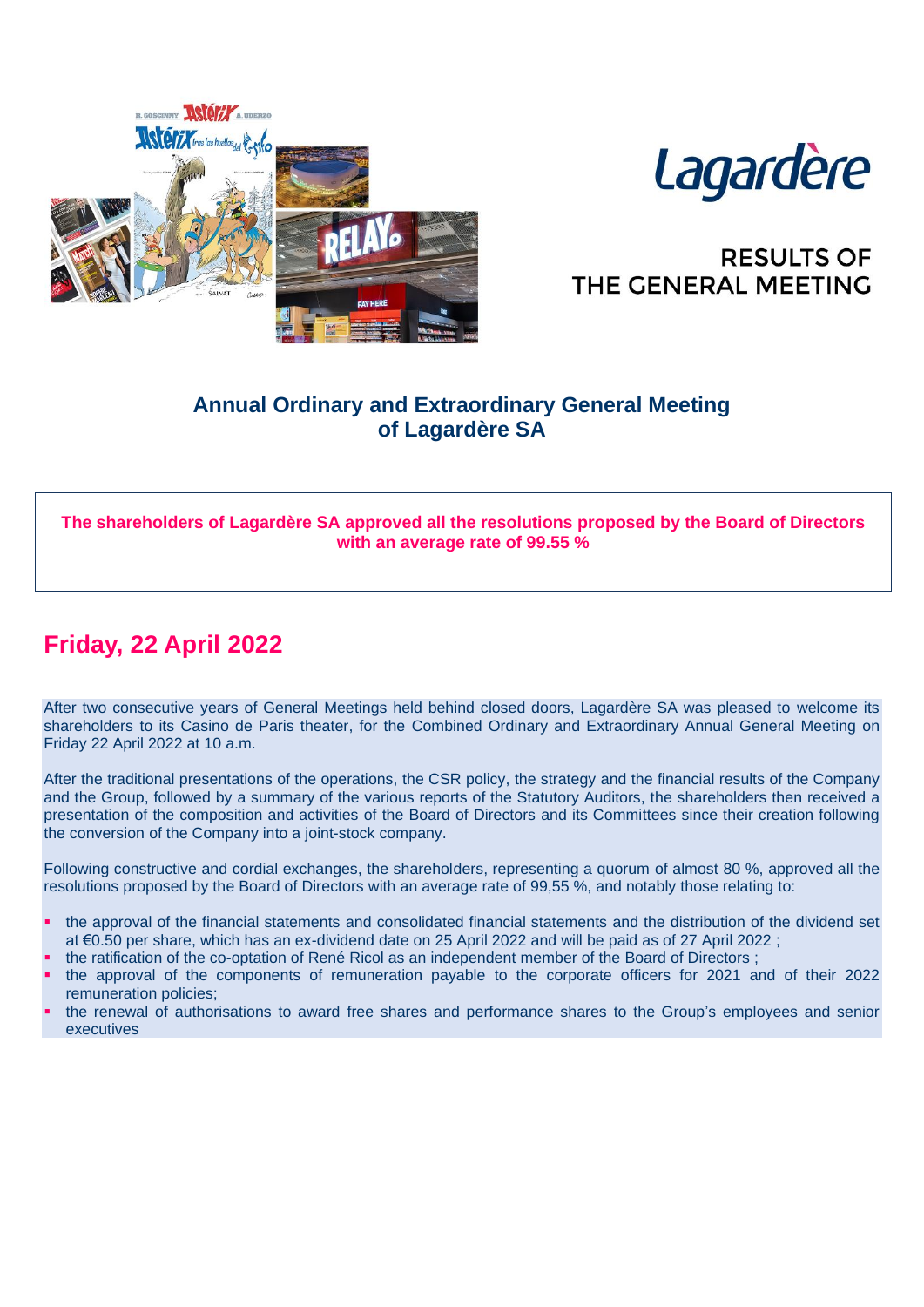|                              |                                                                                                                                                                                     | <b>Votes</b><br><b>in</b><br>favour<br>(%) | <b>Votes</b><br>against<br>$(\%)$ |
|------------------------------|-------------------------------------------------------------------------------------------------------------------------------------------------------------------------------------|--------------------------------------------|-----------------------------------|
| <b>First resolution</b>      | Approval of the Company's financial statements for the year ended<br>31 December 2021.                                                                                              | 99.91                                      | 0.09                              |
| <b>Second resolution</b>     | Approval of the consolidated financial statements for the year ended<br>31 December 2021.                                                                                           | 99.91                                      | 0.09                              |
| <b>Third resolution</b>      | Allocation of the Company's profit and dividend payment.                                                                                                                            | 99.80                                      | 0.20                              |
| <b>Fourth resolution</b>     | Approval of a related-party agreement referred to in article L. 225-38<br>of the French Commercial Code.                                                                            | 99.64                                      | 0.36                              |
| <b>Fifth resolution</b>      | Ratification of the co-optation of René Ricol as a member of the<br>Board of Directors.                                                                                             | 99.85                                      | 0.15                              |
| <b>Sixth resolution</b>      | Approval of the information disclosed pursuant to article L. 22-10-9 of<br>the French Commercial Code concerning the remuneration of<br>corporate officers.                         | 99.75                                      | 0.25                              |
| <b>Seventh resolution</b>    | Approval of the components of remuneration and benefits paid during<br>or allocated in respect of 2021 to Arnaud Lagardère.                                                         | 99.60                                      | 0.40                              |
| <b>Eighth resolution</b>     | Approval of the components of remuneration and benefits paid during<br>or allocated in respect of 2021 to Pierre Leroy                                                              | 99.53                                      | 0.47                              |
| <b>Ninth resolution</b>      | Approval of the components of remuneration and benefits paid during<br>or allocated in respect of 2021 to Thierry Funck-Brentano.                                                   | 99.54                                      | 0.46                              |
| <b>Tenth resolution</b>      | Approval of the components of remuneration and benefits paid during<br>or allocated in respect of 2021 to Patrick Valroff.                                                          | 99.72                                      | 0.28                              |
| <b>Eleventh resolution</b>   | Approval of the 2022 remuneration policy for the Chairman and Chief<br><b>Executive Officer.</b>                                                                                    | 98.10                                      | 1.90                              |
| <b>Twelfth resolution</b>    | Approval of the 2022 remuneration policy for the Deputy Chief<br><b>Executive Officer.</b>                                                                                          | 98.09                                      | 1.91                              |
| <b>Thirteenth resolution</b> | Approval of the 2022 remuneration policy for the members of the<br>Board of Directors.                                                                                              | 99.66                                      | 0.34                              |
| <b>Fourteenth resolution</b> | Approval of the overall annual amount of remuneration for the<br>members of the Board of Directors.                                                                                 | 99.66                                      | 0.34                              |
| <b>Fifteenth resolution</b>  | Eighteen-month authorisation for the Board of Directors to trade in<br>the Company's shares.                                                                                        | 99.88                                      | 0.12                              |
| <b>Sixteenth resolution</b>  | Thirty-eight month authorisation for the Board of Directors to award<br>performance shares to employees and senior executives of the<br>Company and of related companies or groups. | 99.70                                      | 0.30                              |